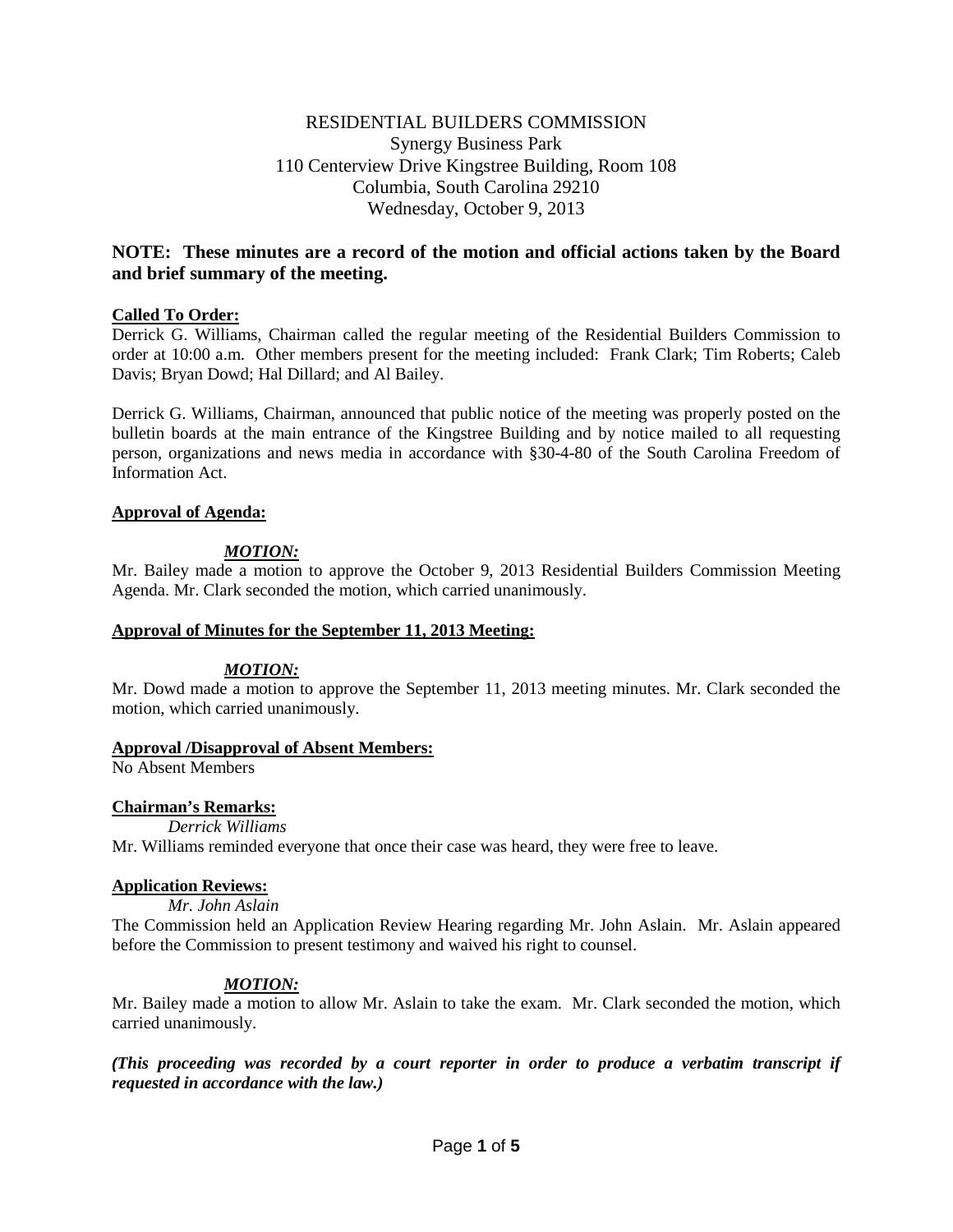### Mr. *James Robinson*

The Commission held an Application Review Hearing regarding Mr. James Robinson. Mr. Robinson appeared before the Commission to present testimony and waived his right to counsel.

## *MOTION:*

Mr. Davis made a motion to allow Mr. Robinson to get his license. Mr. Dillard seconded the motion which carried unanimously.

## *(This proceeding was recorded by a court reporter in order to produce a verbatim transcript if requested in accordance with the law.)*

### *Mr. Jasper Brooks*

The Commission held an Application Review Hearing regarding Mr. Jasper Brooks. Mr. Brooks appeared before the Commission to present testimony and waived his right to counsel.

## *MOTION:*

Mr. Davis made a motion to allow Mr. Brooks to get his license. Mr. Dowd seconded the motion which carried unanimously.

## *(This proceeding was recorded by a court reporter in order to produce a verbatim transcript if requested in accordance with the law.)*

### *Mr. Keith May*

The Commission held an Application Review Hearing regarding Mr. Keith May. Mr. May appeared before the Commission to present testimony and waived his right to counsel.

## *MOTION:*

Mr. Clark made a motion to allow Mr. May to take the exam. Mr. Roberts seconded the motion, which carried unanimously.

### *(This proceeding was recorded by a court reporter in order to produce a verbatim transcript if requested in accordance with the law.)*

#### *Mr. David Jones*

The Commission held an Application Review Hearing regarding Mr. David Jones. Mr. Jones appeared before the Commission to present testimony and waived his right to counsel.

## *MOTION:*

Mr. Bailey made a motion to allow Mr. Jones to get his license. Mr. Clark seconded the motion, which carried unanimously.

## *Mr. Richard England*

The Commission held an Application Review Hearing regarding Mr. Richard England. Mr. England appeared before the Commission to present testimony and waived his right to counsel.

## *MOTION:*

Mr. Bailey made a motion to allow Mr. England to take the exam. Mr. Davis seconded the motion, which did carry unanimously.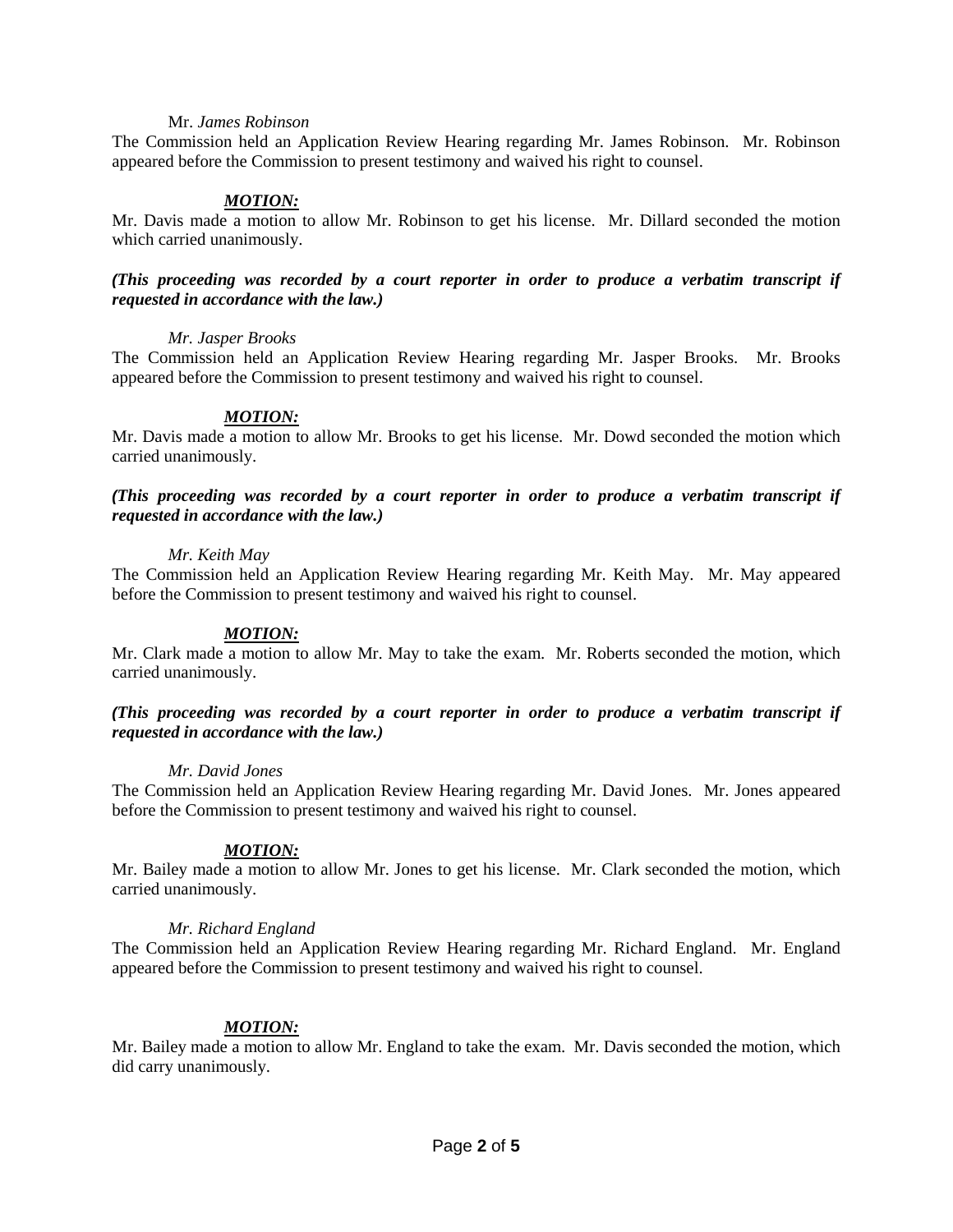### *Mr. Ruben Calleiro*

The Commission held an Application Review Hearing regarding Mr. Ruben Calleiro. Mr. Calleiro appeared before the Commission to present testimony and waived his right to counsel.

#### *MOTION:*

Mr. Bailey made a motion to allow Mr. Calleiro to take the exam. There was no second to the motion.

#### *MOTION:*

Mr. Dillard made a motion to go into executive session. Mr. Dowd seconded the motion, which carried unanimously.

#### *MOTION:*

Mr. Bailey made a motion to come out of executive session. Mr. Dowd seconded the motion, which carried unanimously.

### *MOTION:*

Mr. Bailey affirmed previous motion to allow Mr. Calleiro to take the exam. Mr. Dowd seconded the motion, which did carry unanimously.

### *Mr. Bernie Miller*

The Commission held an Application Review Hearing regarding Mr. Bernie Miller. Mr. Miller appeared before the Commission to present testimony and waived his right to counsel.

#### *MOTION:*

Mr. Bailey made a motion to approve Mr. Miller's request for reinstatement but with a two year probation and must reappear in front of the board to show proof that he has either made payments to Wells Fargo or has a satisfaction. Mr. Dowd seconded the motion, which did carry unanimously.

#### *Mr. Stephen Snow*

The Commission held an Application Review Hearing regarding Mr. Stephen Snow. Mr. Snow appeared before the Commission to present testimony and waived his right to counsel.

#### *MOTION:*

Mr. Roberts made a motion to approve Mr. Snow's request for renewal, but must provide proof he has paid the Georgia judgment. Mr. Dillard seconded the motion, which carried unanimously.

#### **Final Order Hearings:**

*Mr. Christopher McCutcheon-Case#2012-330* The Board held a Final order hearing regarding Mr. Christopher McCutcheon.

#### *MOTION:*

Mr. Bailey made a motion to uphold Recommendation but reduce the fine to \$1000.00. Mr. Davis second the motion, which carried unanimously.

*Mr. Roy Reed-Case#2012-331* The Board held a Final order hearing regarding Mr. Roy Reid.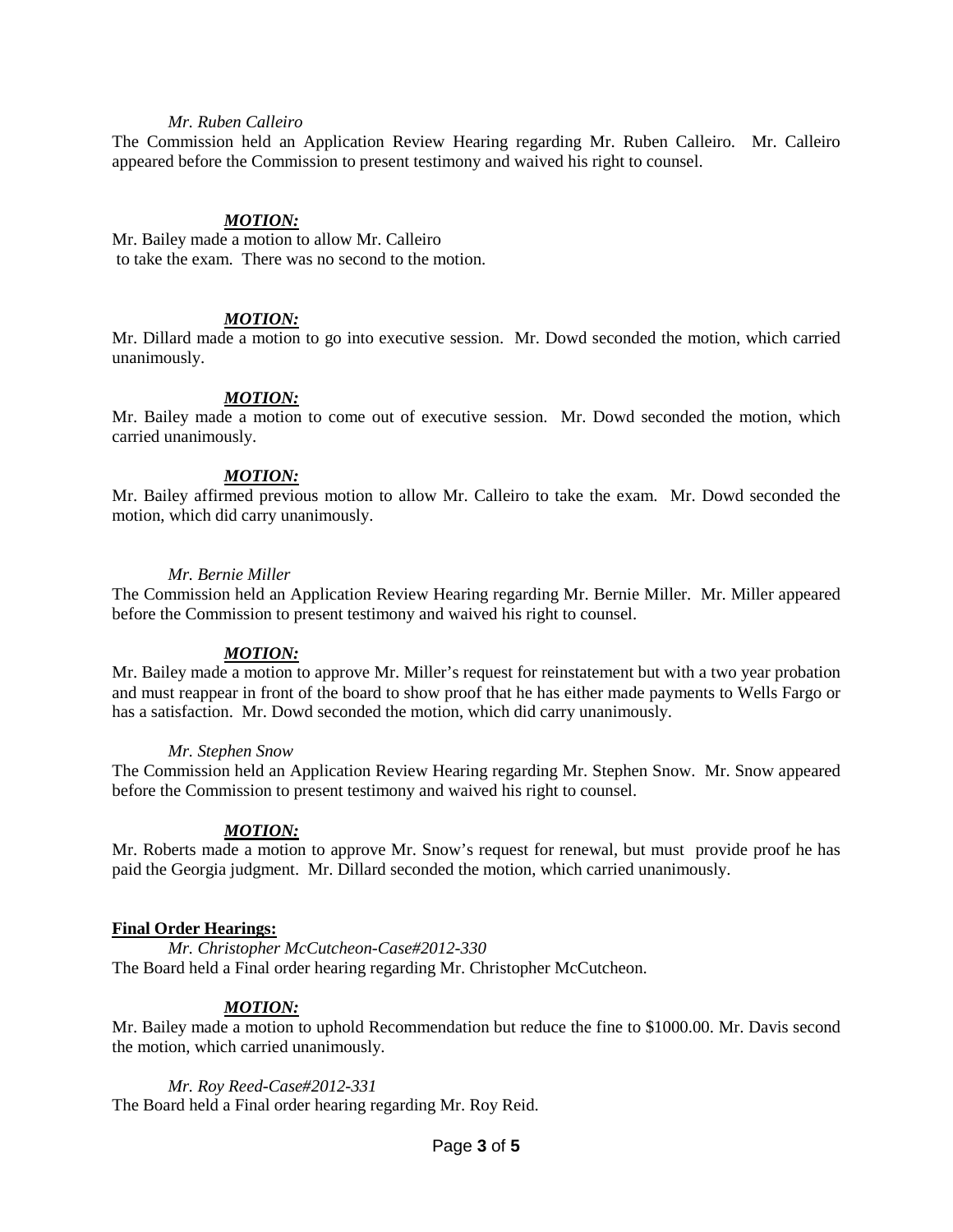## *MOTION:*

Mr. Dowd made a motion to uphold Recommendation. Mr. Roberts second the motion, which carried unanimously.

### **Approval of Administrators Recommendation for Bond Claim:**

*Mr. Frank Neil-Case#2011-609*

The Board approved the Administrator's recommendation for bond claim for Mr. Frank Neil.

## *MOTION:*

Mr. Bailey made a motion to approve recommendation. Mr. Davis seconded the motion, which carried unanimously.

## **Request for Modification of Private Final Order:**

*Case #2011-223*

The Commission held a review of the request for modification of a final order regarding case # 2011-223. The Licensee appeared before the Commission to present testimony with his attorney, Steven Deberry

## *MOTION:*

Mr. Bailey made a motion to go into executive session. Mr. Dillard seconded the motion, which carried unanimously.

## *MOTION:*

Mr. Clark made a motion to go into executive session. Mr. Dillard seconded the motion, which carried unanimously.

# *MOTION:*

Mr. Roberts made previous motion to remove # 2 and # 3 of the Final Order and reinstate the license. Mr. Bailey seconded the motion, which did carry unanimously.

## **Administrator's Remarks:**

- Clarification of number of classifications for registrations/licensees. It was discussed that a total of up to three(3) classifications for the Residential Specialty Contractor licensee/registrant can be chosen as stated in the statute 40-59-240 (A).
- Clarification of Residential Specialty Contractor's authority to subcontract. It was discussed that Residential Specialty Contractor licensee/registrant does not have the authority to subcontract as stated in statute 40-59-20 (7).

# **OIE Report – Mr. Todd Bond:**

*Todd Bond, Chief Investigator of OIE*

Mr. Todd Bond, Chief Investigator of Office of Investigation, reported the number of investigations as of today:

> **Complaints Received -** 403 **Active Investigations -** 74 **Closed Cases -** 377

**Recommendation of IRC:**

# *MOTION:*